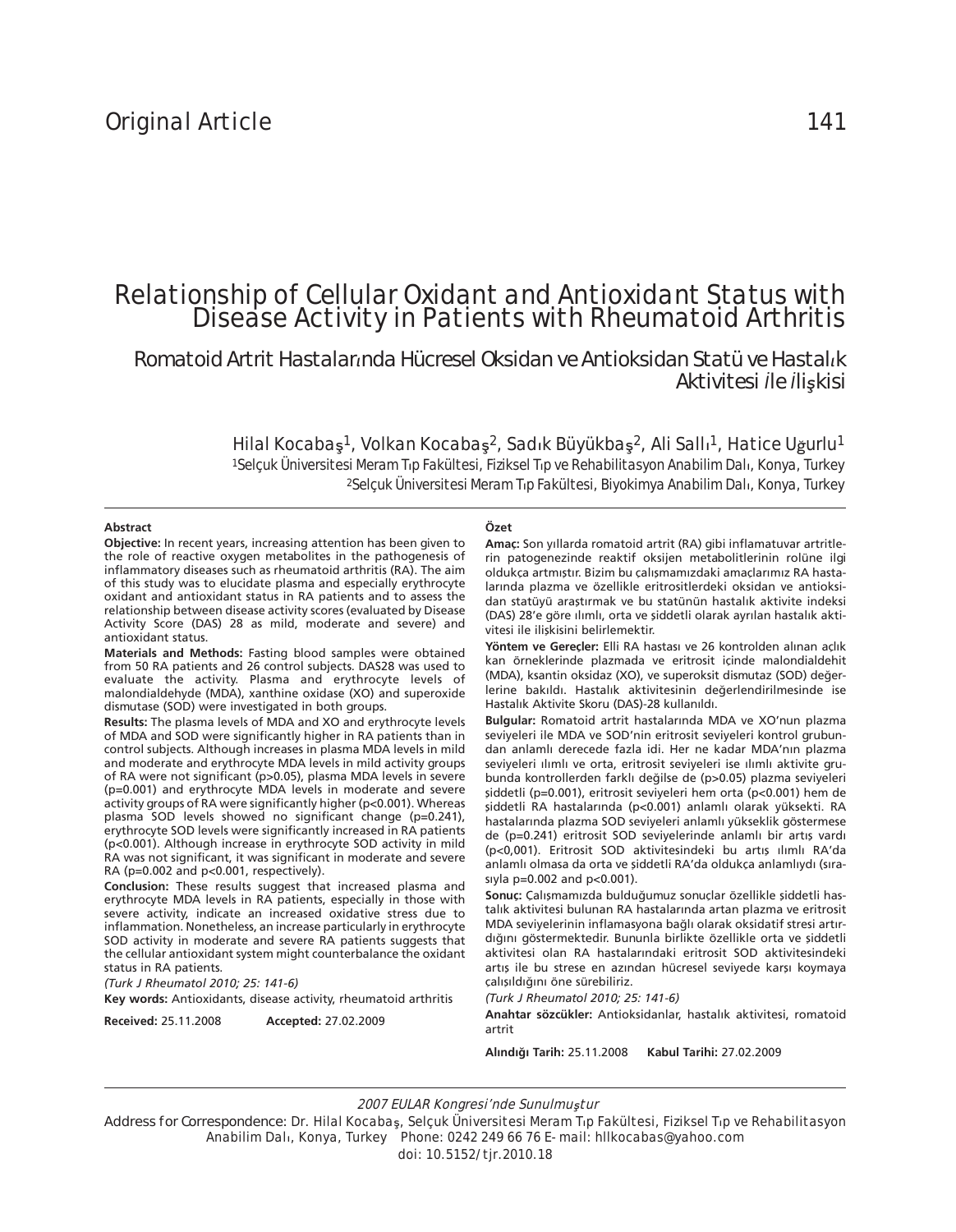# **Introduction**

Rheumatoid arthritis (RA) is a chronic, progressive autoimmune disorder of unknown etiology with symmetric erosive synovitis and sometimes with multisystem involvement (1). It is characterized by a chronic hypertrophic synovitis leading to destruction of connective tissue and functional damage of cartilage and bone structures (2). Long-term outcome of this disease is characterized by significant morbidity, loss of functional capacity and increased mortality (3).

The causes of RA have not been completely elucidated. Oxidative stress can play an important role in the pathogenesis of RA. Acute and chronic oxidant stress to the vascular endothelium is a serious causative factor of vascular endothelial dysfunction and plays an important role in the pathophysiology of some diseases, including diabetes (4), panic disorder (5) and inflammatory bowel diseases (6). In recent years, increasing attention has been given to the role of reactive oxygen metabolites in the pathogenesis of inflammatory disease such as RA. Increased activity of free radicals, the unstable molecules associated with cell damage, is theorized to underlie the mucosal injury commonly seen in the various inflammatory diseases (7).

It has been suggested by several researchers that enzymatic and/or non-enzymatic antioxidant systems are impaired in RA, and that RA patients are thus exposed to oxidant stress (8, 9). Different activities of oxidant and antioxidant enzymes, namely xanthine oxidase (XO) and superoxide dismutase (SOD), have been reported (10, 11). It has also been supposed that RA patients are more prone to lipid peroxidation because of the reduced antioxidant defense system (12).

In this study, plasma and erythrocyte levels of antioxidant and oxygen-derived free radical status of patients with RA were investigated and compared with that of age- and sex-matched healthy controls. Additionally, relationships between these parameters and disease activity indices were assessed.

# **Materials and Methods**

#### **Patients and Disease Activity Assessment**

Fasting blood samples were obtained from 50 RA patients and 26 healthy subjects. This study was approved by the Local Ethical Committee, and all the subjects gave their informed consent prior to their inclusion in the study. All patients were diagnosed as having RA according to the American Rheumatism Association criteria of 1987 (13). As the aim of our study was not to determine the specific effects of various treatments or dosage regimens, we only investigated the relationship of disease activity with plasma and erythrocyte oxidant/antioxidant levels. Neither control subjects nor RA patients had clinical or laboratory evidence of any disease such as diabetes mellitus or thyroid disease or any infectious disease that

might have affected the parameters to be measured, and none of the subjects was a smoker or taking alcohol or an antioxidant agent (e.g. vitamins E, C). All patients were using disease modifying anti-rheumatic drugs (24 methotrexate (MTX), 17 MTX and sulfasalazine combination, 5 MTX and chloroquine combination, and 4 leflunomide). Fourteen patients who were using only MTX were taking low doses (<10 mg/day) of steroid. None of the patients was using biological agents. The demographic parameters of RA patients and controls are given in Table 1.

To evaluate the activity of RA, Disease Activity Score (DAS)28 was used. DAS28 was calculated using the following formula (14): DAS28 =  $0.56 \times \sqrt{(t}$ ender 28)+0.28 x  $\sqrt{(s}$  (swollen 28)+0.70xLn (ESR) + 0.014 x GH (ESR: erythrocyte sedimentation rate, mm/h), GH: Global Health measured on a Visual Analogue Scale; the number of swollen joints and tender joints were assessed using 28-joint counts) (15). A DAS28 value below 3.2, a value between 3.2 and 5.1, and a value above 5.1 indicated mild, moderate, and severe disease activity, respectively (14).

#### **Biochemical Analysis**

*Sample collection and preparation*

Blood samples obtained after overnight fasting were collected from the antecubital vein in polystyrene tubes containing potassium EDTA. The blood samples were centrifuged at 3000 rpm for 10 min at 4 °C to remove plasma and then the buffy coat on the erythrocyte sediment was separated carefully. Erythrocyte sediment was washed four times with 10-fold isotonic NaCl solution to remove plasma remnant. After each procedure, erythrocyte-saline mixture was centrifuged at 3000 rpm for 10 min at 4°C. Aliquots of the samples were transferred into polyethylene tubes to be used in the assay of MDA, SOD and XO levels. ESR and serum C-reactive protein (CRP) levels were estimated within two hours. Plasma and erythrocyte sediment samples were stored for 30 days at –80 °C until malondialdehyde (MDA), SOD and XO analyses were performed. After they were thawed, erythrocyte sediments were treated with four-fold icecold deionized water to obtain hemolysate.

## *Enzymes, chemicals and instruments*

Xanthine oxidase, xanthine, nitroblue tetrazolium (NBT), thiobarbituric acid, 1.1, 3.3-tetramethoxy propane, adenosine, phenol, Na nitroprusside, uric acid, CuCl2, bovine serum albumin,  $H_2O_2$ , EDTA, Na<sub>2</sub>CO<sub>3</sub>, (NH<sub>4</sub>)<sub>2</sub>SO<sub>4</sub>, chloroform, ethanol, NaCl,  $KH_2PO_4$ , and Na<sub>2</sub>HPO<sub>4</sub>.2H<sub>2</sub>O were purchased from Sigma Chemical Co. (St. Louis, MO) and Merck (Germany). Shimadzu UV-1601 UV/VIS spectrophotometer was used to measure all the parameters studied.

#### *CRP and ESR determination*

Erythrocyte sedimentation rate and CRP were determined in whole blood and serum aliquots,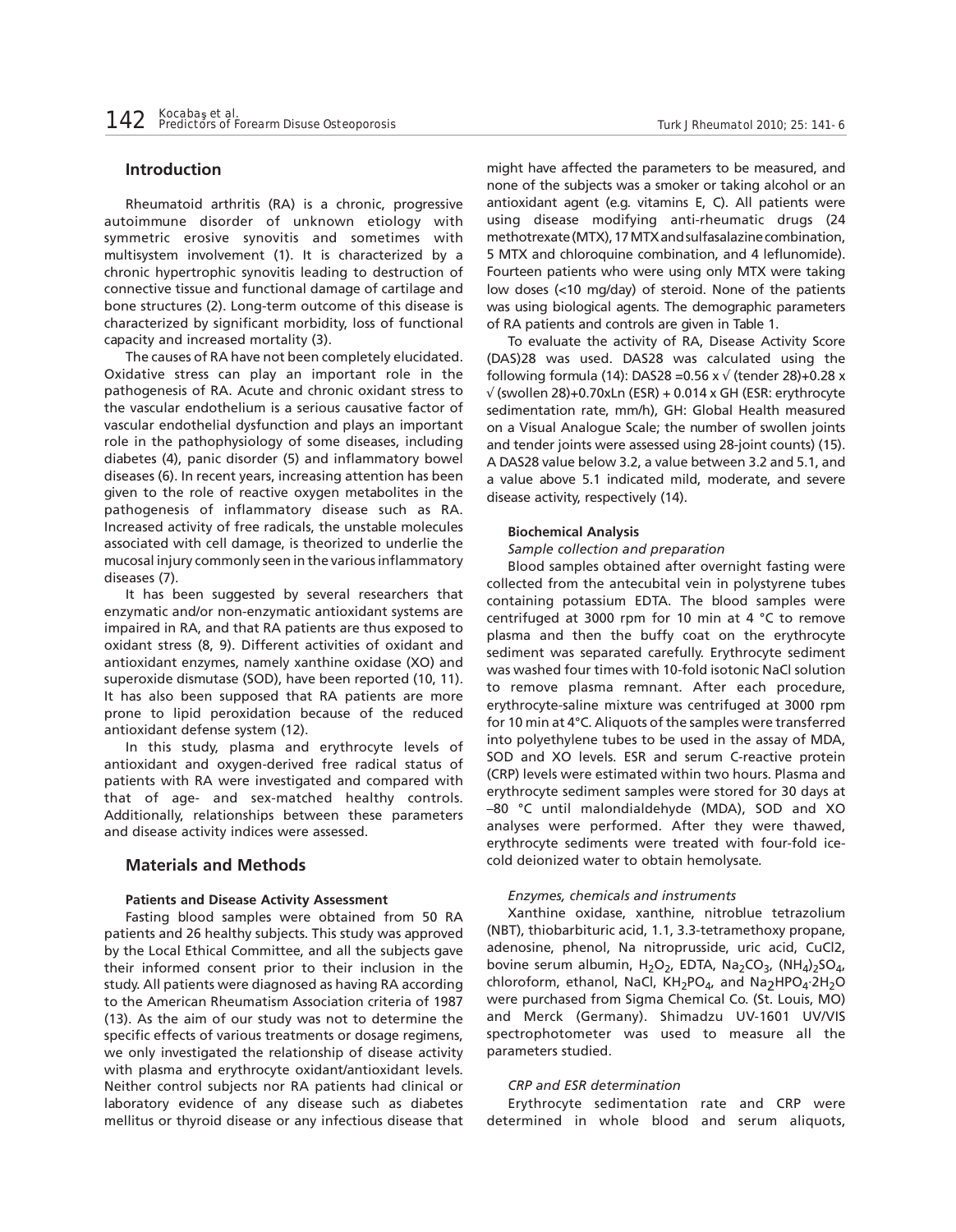respectively. ESR was determined according to the Westergren method and CRP by a nephelometric method (Dade Behring BN II, USA).

#### *MDA determination*

Malondialdehyde levels in plasma were measured with the thiobarbituric acid reaction by the method of Placer et al. (16) as described in previous studies (17). The values of MDA were expressed as nmol/ml-1 for plasma and nmol/g Hb for erythrocyte.

#### *XO activity determination*

Xanthine oxidase (EC 1.2.3.2) activity was measured spectrophotometrically by the formation of uric acid from xanthine through the increase in absorbance at 293 nm (18). A calibration curve was constructed by using 10-50 milliunits/mL concentrations of standard XO solutions (Sigma X-1875). One unit of activity was defined as 1 μmol uric acid formed per minute at 37°C, pH 7.5. Results were expressed as U/ml for plasma in 293 nm wavelength.

#### *SOD activity determination*

Total SOD activity (Cu/Zn and Mn) was determined according to the method of Sun et al. (19) and a slightly modified method by Durak et al. (20). The principle of the method is based on the inhibition of NBT reduction by the xanthine/XO system as a superoxide generator. Activity was assessed in the ethanol phase of the supernatant after 1.0 mL ethanol/chloroform mixture (5/3, v/v) was added to the same volume of sample and centrifuged at 4000 *g* for 30 min at 4°C. One unit of SOD was defined as the enzyme amount causing 50% inhibition in the rate of NBT reduction. Activity was expressed as U/ml for plasma and U/g Hb for erythrocyte in 560 nm wavelength.

#### **Statistical analysis**

Statistical analyses were performed using SPSS for Windows (Versions 6.0 and 10.0, SPSS Inc., Chicago, IL, USA). Distribution of the groups was analyzed with one sample Kolmogorov-Smirnov test. Neither group showed normal distribution, so the nonparametric Bonferroniadjusted Mann-Whitney U test was performed on the biochemical variables data to examine differences among the groups. Bivariate comparisons were examined using Spearman's  $\rho$  correlation test. A p $\leq$ 0.05 was accepted as statistically significant.

# **Results**

The clinical features and laboratory findings of patients and control subjects are shown in Table 1. There were no significant differences according to age or sex between the patients and controls (p>0.05).

The mean levels of ESR and CRP were significantly higher in RA patients compared to controls (30.78±17.99 mm/hr vs. 14.38±5.30 mm/hr, p<0.001; 15.12±14.98 mg/dl vs. 3.15±1.40 mg/dl, p<0.001, respectively).

The plasma levels of MDA (pMDA) and XO (pXO) and erythrocyte levels of MDA (eMDA) and activity of SOD (eSOD) were significantly higher in RA patients than in control subjects (p=0.009, p=0.001, p<0.001, p<0.001, respectively). While eSOD activity was significantly higher in RA patients, pSOD activity showed no significant change between the groups (p=0.241).

When we compared the groups, while plasma levels of MDA and XO and erythrocyte levels of MDA and activity of SOD were significantly different in RA groups, there was no significant difference in the plasma activity of SOD (p values 0.018, 0.003, <0.001, <0.001, 0.406, respectively).

Although increases in pMDA levels in mild and moderate and eMDA levels in mild activity groups of RA were not significant (p>0.05), pMDA levels in severe (p=0.001) and eMDA levels in moderate and severe activity groups of RA were significantly higher (p<0.001). Whereas pSOD activity showed no significant change (p=0.241), eSOD levels significantly increased in RA patients (p<0.001). Although increase in eSOD activity in mild RA was not significant, it was significant in moderate and severe RA (p=0.002 and p<0.001, respectively) (Table 2).

# **Discussion**

Rheumatoid arthritis is a chronic relapsing immunoinflammatory multisystem disease with predominant synovial proliferation and destruction of the articular cartilage and bone (28). The etiopathogenesis of RA remains

|                                | Control          | <b>Patient</b>  | p           |  |
|--------------------------------|------------------|-----------------|-------------|--|
|                                | $(n=26)$         | $(n=50)$        |             |  |
| Age (years)                    | 56               | 53              | >0.05       |  |
|                                | $(35-68)$        | $(20-74)$       |             |  |
| $N$ (F/M)                      | 20/6             | 41/9            | >0.05       |  |
| Duration of<br>disease (years) |                  | 8<br>$(1-45)$   |             |  |
| pMDA (nmol/ml)                 | 0.87             | 0.98            | $0.009*$    |  |
|                                | $(0.60 - 1.15)$  | $(0.60 - 1.47)$ |             |  |
| pXO (U/ml)                     | 1.04             | 1.61            | $0.001*$    |  |
|                                | $(0.71 - 2.28)$  | $(0.84 - 3.27)$ |             |  |
| pSOD (U/ml)                    | 4.70             | 4.52            | 0.241       |  |
|                                | $(0.49 - 10.16)$ | $(0.45 - 8.77)$ |             |  |
| eMDA (nmol/g Hb)               | 17.25            | 28.40           | $< 0.001$ * |  |
|                                | $(4.81 - 39.02)$ | 11.62-56.89     |             |  |
| eSOD (U/g Hb)                  | 1610.84          | 3087.89         | $< 0.001$ * |  |
|                                | 758.02-4929.46   | 689.57-5166.64  |             |  |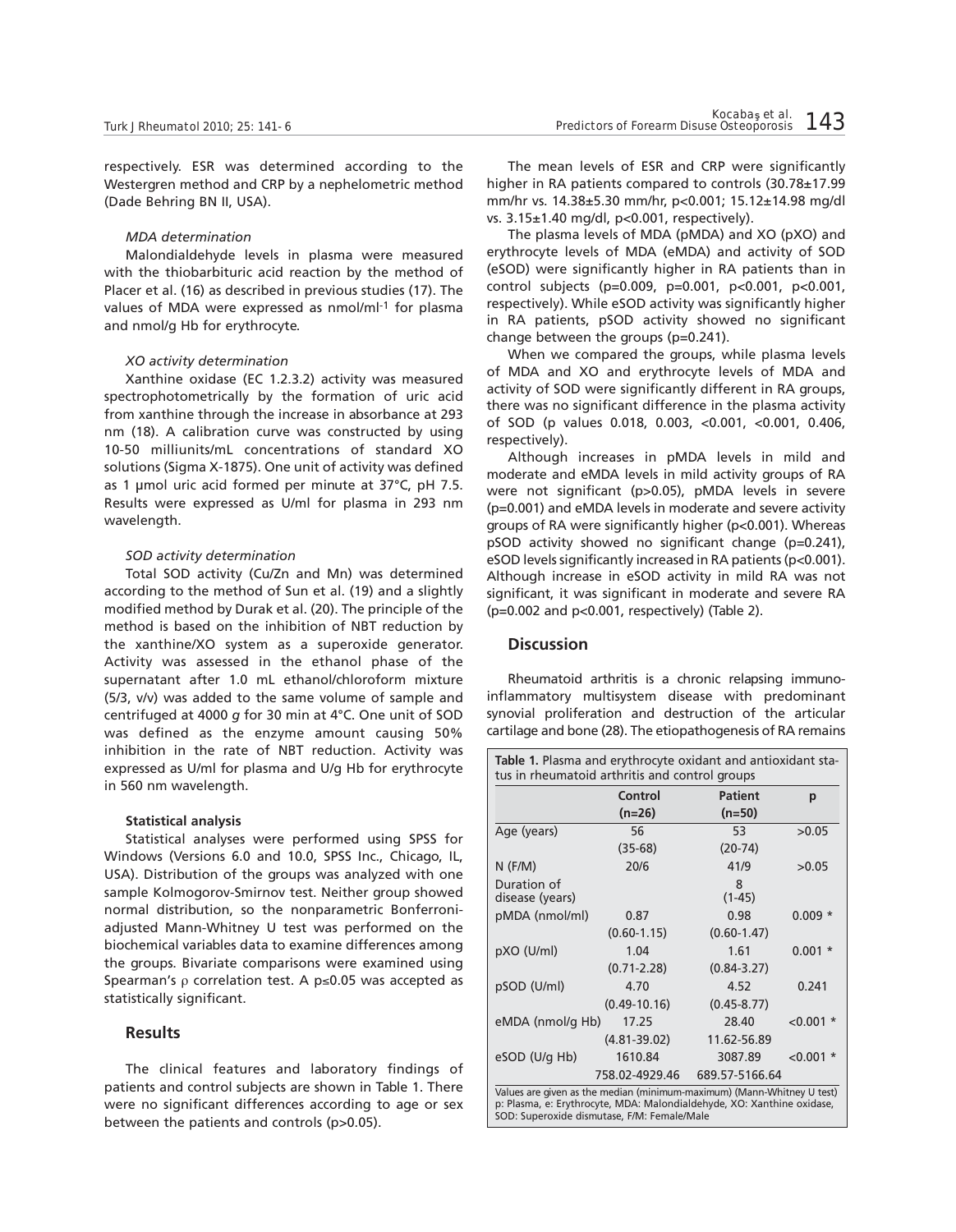|                   | <b>Control</b><br>$(n=26)$ | <b>Mild RA</b><br>$(n=14)$ | <b>Moderate RA</b><br>$(n=15)$ | pa         | <b>Severe RA</b><br>$(n=21)$ | pb         |
|-------------------|----------------------------|----------------------------|--------------------------------|------------|------------------------------|------------|
| Age (years)       | 56                         | 48                         | 51                             | 0.327      | 57                           | 0.506      |
|                   | $(35-68)$                  | $(35-74)$                  | $(31-68)$                      |            | $(20-70)$                    |            |
| DAS <sub>28</sub> |                            | 2.62                       | 4.52                           |            | 6.07                         |            |
|                   |                            | $(1.80 - 3.19)$            | $(3.84 - 5.02)$                |            | $(5.15 - 7.16)$              |            |
| ESR (mm/hr)       | 15                         | 21                         | 25                             | $0.001*$   | 35                           | $< 0.001*$ |
|                   | $(10-35)$                  | $(10-51)$                  | $(8-75)$                       |            | $(13-86)$                    |            |
| CRP (mg/dl)       | 3.2                        | 7.05                       | 11                             | $< 0.001*$ | 16                           | $< 0.001*$ |
|                   | $(0.5 - 5.15)$             | $(2.1 - 32)$               | $(3.1 - 34)$                   |            | $(3.1 - 81)$                 |            |
| pMDA (nmol/ml)    | 0.87                       | 0.95                       | 0.91                           | 0.221      | 1.04                         | $0.001*$   |
|                   | $(0.60 - 1.15)$            | $(0.60 - 1.33)$            | $(0.60 - 1.34)$                |            | $(0.75 - 1.47)$              |            |
| pXO (U/ml)        | 1.04                       | 1.44                       | 1.67                           | $0.007*$   | 1.84                         | $0.002*$   |
|                   | $(0.71 - 2.28)$            | $(0.96 - 3.22)$            | $(0.97 - 2.23)$                |            | $(0.84 - 3.27)$              |            |
| pSOD (U/ml)       | 4.70                       | 4.71                       | 4.58                           | 0.478      | 4.34                         | 0.149      |
|                   | $(0.49 - 10.16)$           | $(0.31 - 6.61)$            | $(0.96 - 6.40)$                |            | $(0.45 - 8.77)$              |            |
| eMDA (nmol/g Hb)  | 17.25                      | 21.14                      | 33.45                          | $< 0.001*$ | 34.37                        | $< 0.001*$ |
|                   | $(4.81 - 39.02)$           | $(11.80 - 45.51)$          | $(11.62 - 41.25)$              |            | $(14.55 - 56.89)$            |            |
| eSOD (U/g Hb)     | 1610.84                    | 2746.16                    | 2968.73                        | $0.002*$   | 3304.14                      | $< 0.001*$ |
|                   | $(758.02 - 4929.37)$       | $(689.57 - 4955.60)$       | $(1362.22 - 5061.66)$          |            | $(1549.08 - 5166.64)$        |            |

pb statistical significance between severe and control groups p<0.008

(Bonferroni-adjusted Mann-Whitney U test)

Values are given as the median (minimum-maximum)

DAS: Disease Activity Score, ESR: Erythrocyte sedimentation rate, CRP: C-reactive protein, MDA: Malondialdehyde, XO: Xanthine oxidase, SOD: Superoxide dismutase, p: Plasma, e: Erythrocyte

obscure despite extensive research. The pathogenesis of RA is multifactorial and recent research has implicated oxygen free radicals as a mediator of tissue damage (21). It has been shown that, especially in RA, monocytes produce 2.7 times more oxygen radicals than controls (22). Over-production of reactive oxygen species leads to lipid peroxidation and destroys the antioxidant defense systems (12). Based on this hypothesis, several studies have been focused on oxidative stress in RA (8, 9, 12).

Lipid peroxidation can start by the attacks of free radicals on lipids. After a series of propagation reactions and hydroperoxide formation, these active substances decompose various end products, like MDA. It has been supposed that blood samples from patients with RA are more prone to lipid peroxidation owing to an impaired antioxidant defense system (12). In our study, pMDA and eMDA levels were found to be significantly elevated in the patients with RA compared to controls (Table 1). This is in agreement with other studies in which higher MDA levels have been reported in patients with RA (9, 23, 24). When we look at this finding with respect to disease activity levels, a significant increase was found in plasma levels of severe RA and erythrocyte levels of moderate and severe RA. We can suggest that oxidant injury is related to disease activity.

It is possible that disordered mitochondrial oxidative phosphorylation (25) leads to diminished production of toxic free radicals through the xanthine/XO system. These changes lead to accumulation of adenosine and of its breakdown products, xanthine and hypoxanthine, which can act as substrates for XO (26). Oxygen radical production in this setting is thus thought to be in part the result of the action of XO (25). In our study, pXO levels were high in RA patients; this increase was observed particularly in moderate and severe groups.

Mammalian cells have developed antioxidant defense systems to prevent oxidative damage and to allow survival in an aerobic environment (27). These systems consist of nonenzymatic antioxidants-including nonprotein antioxidants with low molecular weights (vitamins A and E, beta-carotene, uric acid) and of enzymes such as SOD, catalase, glutathione peroxidase, and glutathione reductase. The activity of SOD, a catalyst for dismutation of superoxide radicals into  $H_2O_2$  and into molecular oxygen, protects cell and tissues from superoxide radicals and other peroxides (28). In several studies, lower activity of SOD (29) and no change in SOD (30) were shown. In our study, we found a significant increase in the activity of eSOD in severely active RA patients compared to RA patients with mild or moderate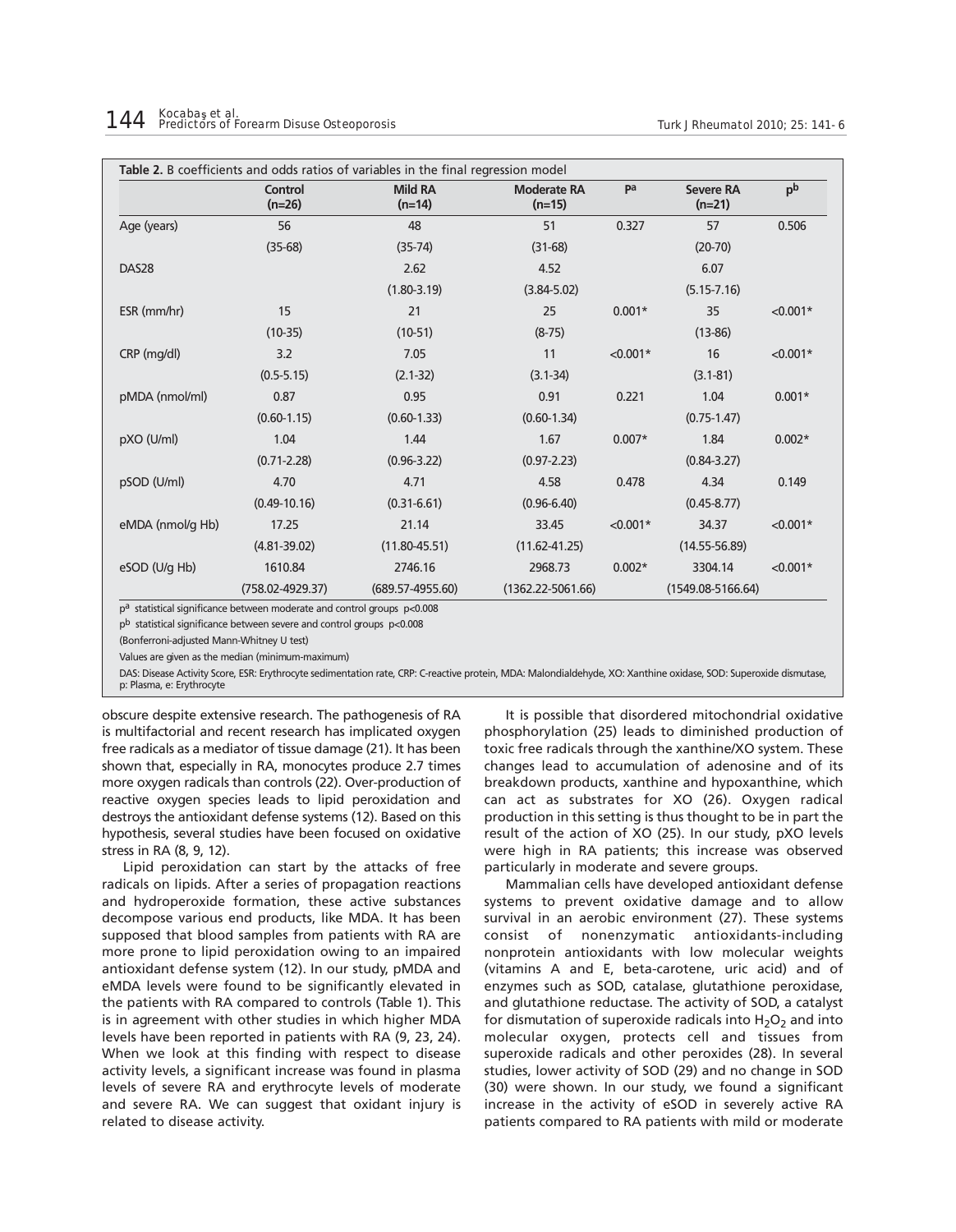disease activity; however, we found no significant change in plasma SOD (pSOD) activity levels. With regard to these findings, it can be suggested that the antioxidant defense system protects tissue from oxidant injury in moderate and severe patients but at the cellular rather than plasma level.

Erythrocytes may be important in regulating oxidant reactions in the surrounding medium, thereby preventing free-radical-mediated cytotoxicity (31). However, the relationship of disease activity of RA with erythrocyte activity of SOD and levels of MDA and XO is not clear. Our findings suggested that the levels of eMDA and the activity of eSOD were increased in RA patients, consistent with most of the previous studies (23, 32). On the other hand, Banford et al. (33) reported a significant decrease in eSOD activity in RA patients. In our study, the levels of eMDA and eSOD were significantly higher in the patients with moderate or severe activity. These findings suggest that cellular enzymatic antioxidant defense system precedes the equilibrium of oxidant and antioxidant status in RA patients.

The limitation of this study is, when we separated patients into groups according to disease activity, the groups were small. Therefore, studies with greater numbers of patients should be done in the future.

# **Conclusion**

In conclusion, increased oxidative stress in patients with RA probably depends on their inflammatory response. Our results indicated that oxidative stress and lipid peroxidation were accelerated in patients with RA. Whereas this acceleration was highest in severe disease, the antioxidant system in erythrocytes is also significantly high. This increase suggests that cellular enzymatic antioxidant defense system precedes the equilibrium of oxidant and antioxidant status in RA patients.

In this regard, we highlight some therapeutic aspects, such as using high potential antioxidants that potentiate antioxidant defense mechanisms and reduce peroxidation, which may be beneficial in the management of RA.

#### **Acknowledgments**

We thank Orhan Nallı and Tayfun Yenikaynak for their contribution.

# **Conflict of Interest**

None declared.

# **References**

- 1. American College of Rheumatology and HOC Committee on Clinical Guidelines. Guidelines for the management of rheumatoid arthritis. Arthritis Rheum 1996; 39: 713-22.
- 2. Harris ED. Rheumatoid arthritis: pathophysiology and implications for therapy. N Engl J Med 1990; 322: 1277-89.
- 3. Semble LE. Rheumatoid arthritis: new approaches for its evaluation and management. Arch Phys Med Rehabil 1995; 76: 190-201.
- 4. Oberley LW. Free radicals and diabetes. Free Radic Biol Med 1988; 5: 113-24.
- 5. Kuloglu M, Atmaca M, Tezcan E, Ustundag B, Bulut S. Antioxidant enzyme and malondialdehyde levels in patients with panic disorder. Neuropsychobiology 2002; 46: 186-9.
- 6. Tuzun A, Erdil A, Inal V, Aydin A, Bagci S, Yesilova Z, et al. Oxidative stress and antioxidant capacity in patients with inflammatory bowel disease. Clin Biochem 2002; 35: 569-72.
- 7. Harris ED. Etiology and pathogenesis of rheumatoid arthritis. In: Kelley WN, Harris ED, Ruddy S, Sledge CB (eds). Textbook of Rheumatology. Philadelphia PA: Saunders, 1993: 833-73.
- 8. Karatas F, Ozates I, Canatan H, Halifeoglu I, Karatepe M, Colakt R. Antioxidant status and lipid peroxidation in patients with rheumatoid arthritis. Indian J Med Res 2003; 118: 178-81.
- 9. Sarban S, Kocyigit A, Yazar M, Isikan UE. Plasma total antioxidant capacity, lipid peroxidation, and erythrocyte antioxidant enzyme activities in patients with rheumatoid arthritis and osteoarthritis. Clin Biochem 2005; 38: 981-6.
- 10. Mazetti I, Grigolo B, Borzi RM, Meliconi R, Facchini A. Serum copper/zinc superoxide dismutase levels in patients with rheumatoid arthritis. Int J Clin Lab Res 1996; 26: 245-9.
- 11. Miesel R, Zuber M. Elevated levels of xanthine oxidase in serum of patient with inflammatory and autoimmune rheumatic disease. Inflammation 1993; 17: 551-61.
- 12. Gambhir JK, Lali P, Jain AK. Correlation between blood antioxidant levels and lipid peroxidation in rheumatoid arthritis. Clin Biochem 1997; 30: 351-5.
- 13. Arnett FC, Edworthy SM, Bloch DA, McShane DJ, Fries JF, Cooper NS, et al. The American Rheumatism Association 1987 revised criteria for the classification of rheumatoid arthritis. Arthritis Rheum 1988; 31: 315-24.
- 14. Prevoo ML, van 't Hof MA, Kuper HH, van Leeuwen MA, van de Putte LB, van Riel PL. Modified disease activity scores that include twenty-eight-joint counts. Development and validation in a prospective longitudinal study of patients with rheumatoid arthritis. Arthritis Rheum 1995; 38: 44-8.
- 15. van Riel PLCM. Provisional guidelines for measuring disease activity in RA clinical trials. Br J Rheumatol 1992; 31: 793-4.
- 16. Placer ZA, Cushmann LL, Johnson BC. Estimation of products of lipid peroxidation (as malondialdehyde) in biochemical systems. Anal Biochem 1966; 16: 359-64.
- 17. Kokcam I, Nazıroglu M. Effects of vitamin E supplementation on blood antioxidants levels in patients with Behçet's disease. Clin Biochem 2002; 35: 633-9.
- 18. Prajda N, Weber G. Malignant transformation-linked imbalance: decreased XO activity in hepatomas. FEBS Lett 1975; 59: 245-9.
- 19. Sun Y, Oberley LW, Ying L. A simple method for clinical assay of superoxide dismutase. Clin Chem 1988; 34: 497-500.
- 20. Durak I, Yurtaslanı Z, Canbolat O, Akyol O. A methodological approach to superoxide dismutase (SOD) activity assay based on inhibition of nitroblue tetrazolium (NBT) reduction. Clin Chim Acta 1993; 214: 103-4.
- 21. Jaswal S, Mehta HC, Sood AK, Kaur J. Antioxidant status in rheumatoid arthritis and role of antioxidant therapy. Clin Chim Acta 2003; 338: 123-9.